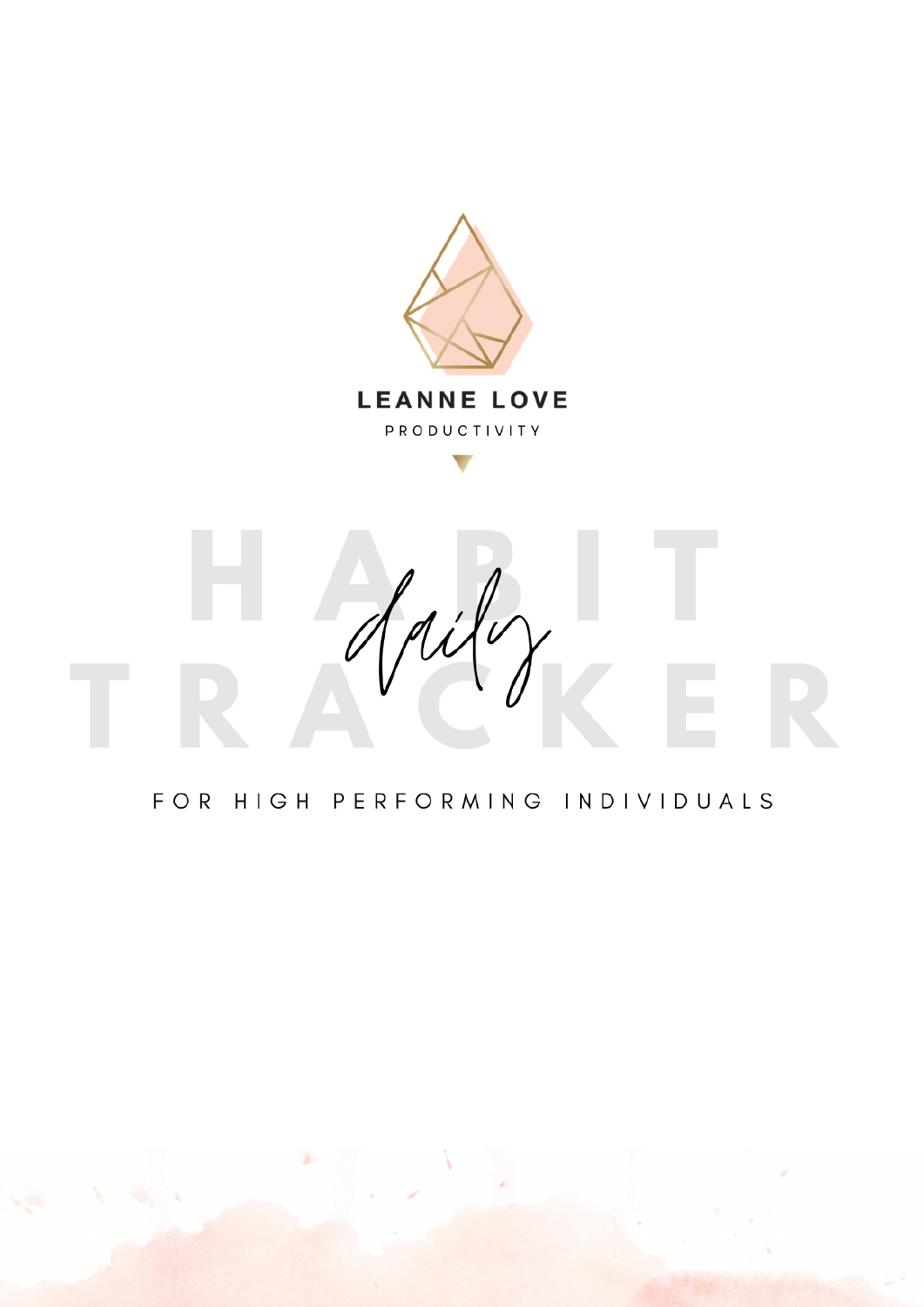*Start being intentional with your days by adding clarity, focus and purpose to your every day life.*

The 3 most important areas of focus in your life right now:

Next to each answer, write down why it's important to you.

List one action step for each category you can add to your day.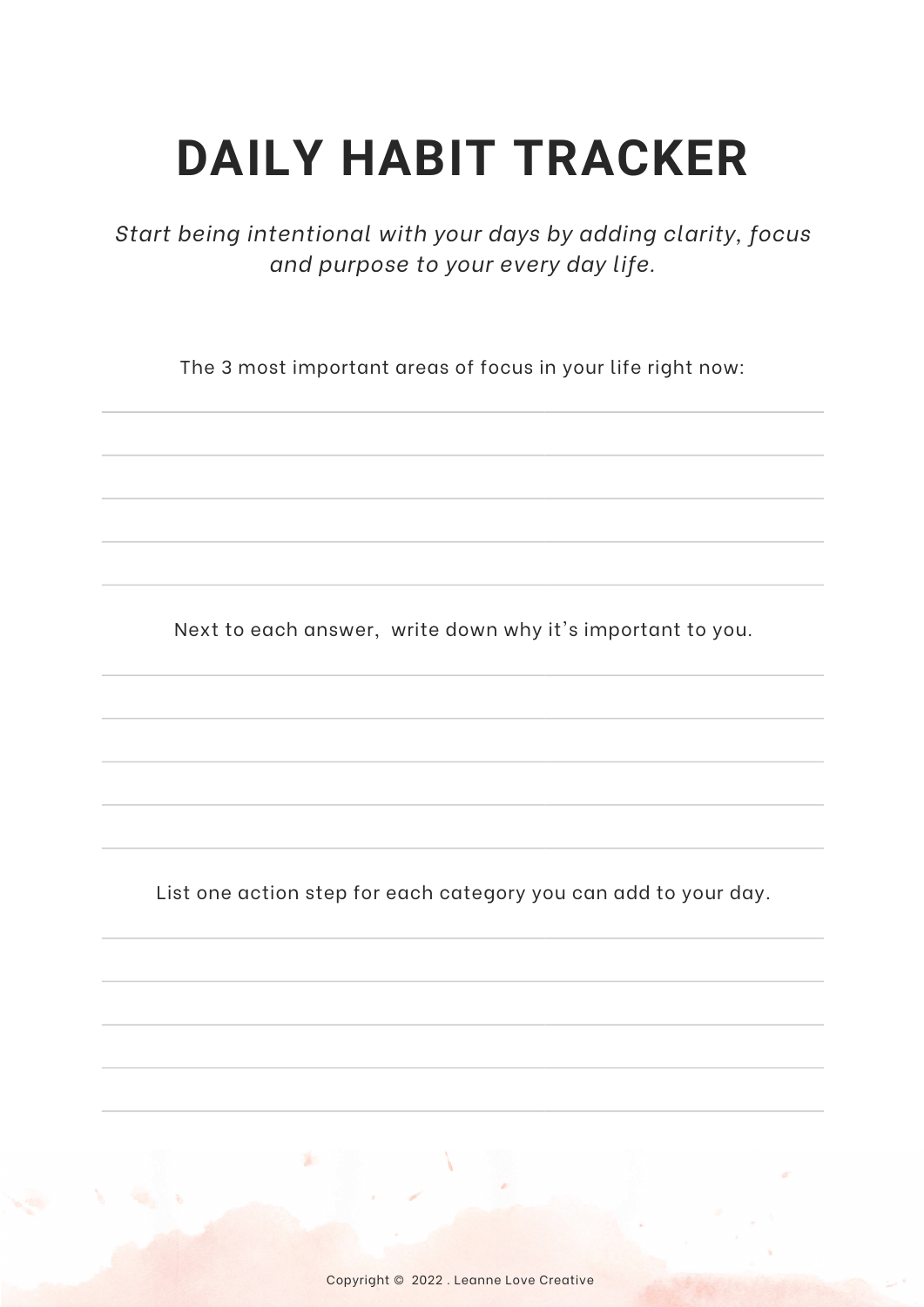*Start being intentional with your days by adding clarity, focus and purpose to your every day life.*

When will you take these action steps? Write it down below and then allocate a times slot in your calendar.

What will happen if you take these steps and succeed? What will happen if you don't take action?

Who is counting on you to make these changes happen? Write it down. Next, take out your phone, set a reminder, and have it repeat every day.

PS. You've got this!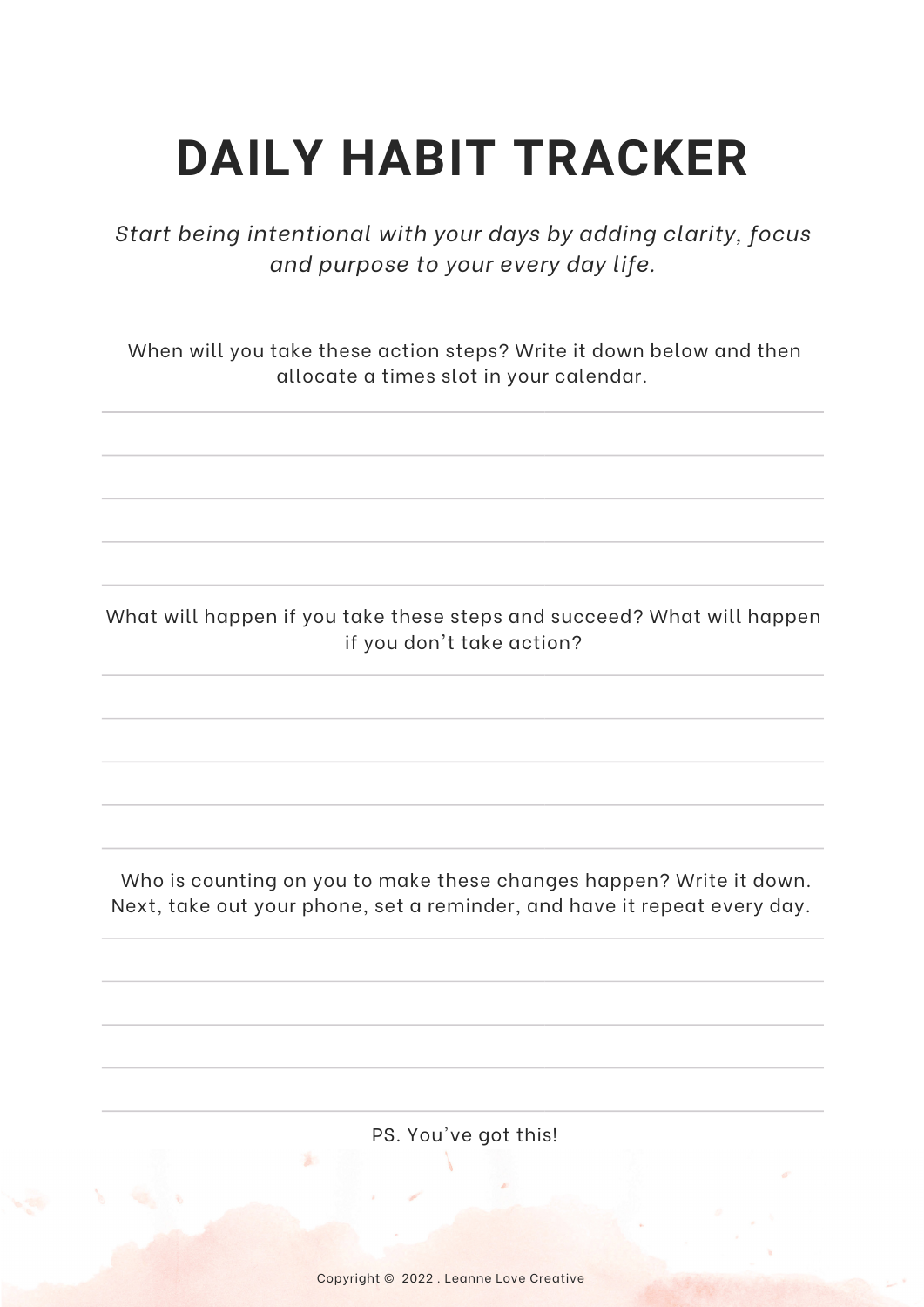*"Success doesn't come from what you do occasionally, it comes from what you do consistently." ~ Marie Forleo*

| DAILY HABIT EXAMPLE      | <b>MON</b>                                          | <b>TUE</b>                             | WED                                    | <b>THU</b>                                                                                                                                                                                                                                                                                                                                          | FRI                                         | SAT                                            | SUN |
|--------------------------|-----------------------------------------------------|----------------------------------------|----------------------------------------|-----------------------------------------------------------------------------------------------------------------------------------------------------------------------------------------------------------------------------------------------------------------------------------------------------------------------------------------------------|---------------------------------------------|------------------------------------------------|-----|
| <b>8 HOURS OF SLEEP</b>  |                                                     |                                        |                                        |                                                                                                                                                                                                                                                                                                                                                     |                                             |                                                |     |
| 2 LITRES OF WATER        |                                                     |                                        |                                        |                                                                                                                                                                                                                                                                                                                                                     |                                             |                                                |     |
| 10 MINUTES OF MEDITATION |                                                     |                                        |                                        |                                                                                                                                                                                                                                                                                                                                                     |                                             |                                                |     |
| 20 MIN OF EXERCISE       |                                                     |                                        |                                        |                                                                                                                                                                                                                                                                                                                                                     |                                             |                                                |     |
| 1X GREEN SMOOTHIE        |                                                     |                                        |                                        |                                                                                                                                                                                                                                                                                                                                                     |                                             |                                                |     |
| <b>TAKE VITAMINS</b>     |                                                     |                                        |                                        |                                                                                                                                                                                                                                                                                                                                                     |                                             |                                                |     |
|                          |                                                     |                                        |                                        |                                                                                                                                                                                                                                                                                                                                                     |                                             |                                                |     |
|                          |                                                     |                                        |                                        |                                                                                                                                                                                                                                                                                                                                                     |                                             |                                                |     |
|                          |                                                     |                                        |                                        |                                                                                                                                                                                                                                                                                                                                                     |                                             |                                                |     |
|                          |                                                     |                                        |                                        |                                                                                                                                                                                                                                                                                                                                                     |                                             |                                                |     |
|                          |                                                     |                                        |                                        |                                                                                                                                                                                                                                                                                                                                                     |                                             |                                                |     |
|                          |                                                     |                                        |                                        |                                                                                                                                                                                                                                                                                                                                                     |                                             |                                                |     |
|                          |                                                     |                                        |                                        |                                                                                                                                                                                                                                                                                                                                                     |                                             |                                                |     |
|                          |                                                     |                                        |                                        | $\begin{pmatrix} 1 & 1 \\ 1 & 1 \end{pmatrix}$                                                                                                                                                                                                                                                                                                      | $\left(\begin{array}{c} \end{array}\right)$ | $\begin{pmatrix} 1 \\ 1 \end{pmatrix}$         |     |
| æ.                       |                                                     | $\begin{pmatrix} 1 \\ 1 \end{pmatrix}$ |                                        | $\begin{picture}(130,10) \put(0,0){\line(1,0){10}} \put(15,0){\line(1,0){10}} \put(15,0){\line(1,0){10}} \put(15,0){\line(1,0){10}} \put(15,0){\line(1,0){10}} \put(15,0){\line(1,0){10}} \put(15,0){\line(1,0){10}} \put(15,0){\line(1,0){10}} \put(15,0){\line(1,0){10}} \put(15,0){\line(1,0){10}} \put(15,0){\line(1,0){10}} \put(15,0){\line($ | $\bigcup$                                   | $\begin{pmatrix} 1 \\ 1 \end{pmatrix}$         |     |
|                          |                                                     |                                        | $\bigcirc$                             | $\bigcirc$                                                                                                                                                                                                                                                                                                                                          | $\bigcirc$                                  | $\bigcirc$                                     |     |
|                          | $\left( \begin{array}{c} \cdot \end{array} \right)$ | $\big)$                                | $\begin{pmatrix} 1 \\ 1 \end{pmatrix}$ |                                                                                                                                                                                                                                                                                                                                                     | $\bigcirc$ $\bigcirc$                       | $\begin{pmatrix} 1 & 1 \\ 1 & 1 \end{pmatrix}$ |     |
|                          |                                                     |                                        |                                        |                                                                                                                                                                                                                                                                                                                                                     |                                             |                                                |     |